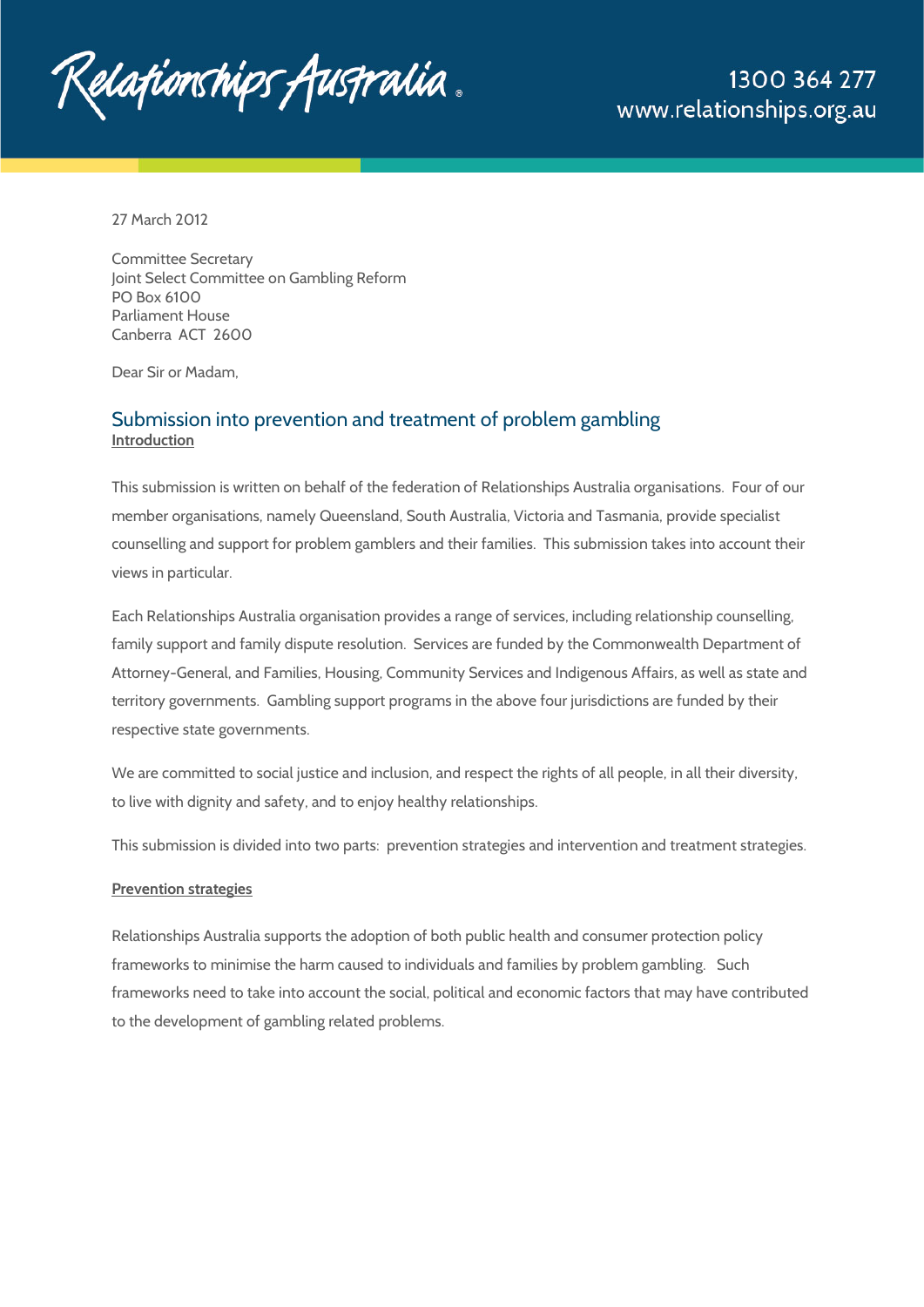Prevention strategies include:

- National education campaigns that
	- ensure gamblers are educated about gambling and its possible consequences;
	- do not stigmatise and shame;
	- raise awareness of the effects of gambling on children and young people; and
	- help to educate and assist those people who are closest to the person with gambling problems.
- Management and regulation of gambling marketing approaches

The Productivity Commission (2010) acknowledged the value of community awareness campaigns: "Overall, community campaigns can build community resilience to problem gambling by dispelling myths about gambling and making people aware of strategies to control their gambling. Awareness of how to gamble without getting into trouble is critical to people making rational choices, minimising harm and encouraging earlier help seeking. The evidence suggests that campaigns that focus on the threat of future consequences (financial loss, relationship breakdowns) could promote earlier and increased rates of formal help seeking". [1](#page-1-0)

#### **Education**

.

Relationships Australia recommends that national education campaigns be funded to ensure that people who participate in gambling activities have a comprehensive understanding of the products, the costs and the possible consequences of extended engagement with any gambling activity. The campaigns, preferably through television, will increase peoples' understanding of the hazards associated with gambling and particular gambling products.

While written information may be available in brief formats in venues, there is no guarantee that people will read the material, or indeed, that people are able to read it. As evident through the Australian Bureau of Statistics study ([2](#page-1-1)006)<sup>2</sup> on health literacy a large percentage (83%) of the Australian population has a medium to low level of literacy. Migrants from non-English speaking countries are particularly challenged and only 26% achieved the standard level of health literacy. Depictions of how problem gambling develops need to be realistic and take account social issues like loneliness, and how easily people can fulfil a longed for sense of connection with others in peopled environments that offer free food, drinks and physical safety.

 $1$  Productivity Commission Report on Gambling 2010 p7.14

<span id="page-1-1"></span><span id="page-1-0"></span>Australian Bureau of Statistics (2006) Adult Literacy and Life Skills Survey, Australia. Summary Results – 4228.0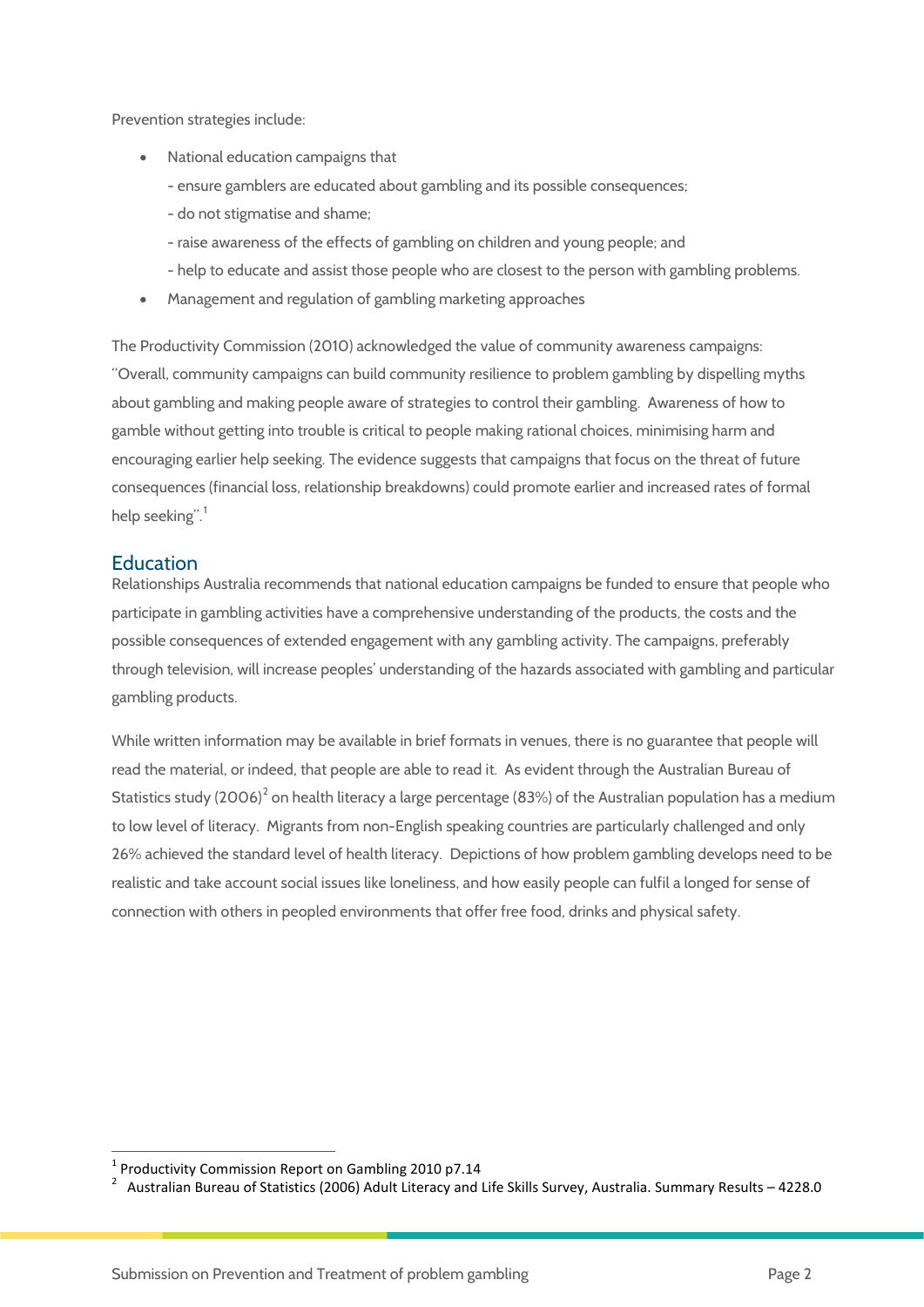## Shame and stigma

Relationships Australia urges that caution be used in order that education campaigns do not contribute to the stigma and shame that is already associated with gambling problems. Relationships Australia recommends that alternative, tested, key messages be adopted, such as "Remember, the house always wins!"

"Gamble responsibly" as a key message accompanying gambling promotion material implies that people who are not able to adhere to their gambling budgets and/or develop gambling problems are irresponsible, that responsibility lies entirely with the individual, and that the gambling environment, its marketing and the nature of the gambling products themselves have no share in responsibility for the problem . This contributes to stigma and shame and is a disincentive to help-seeking.

Given the proliferation of gambling opportunities in our communities, the accessibility of products, the design and speed of electronic gaming machines (EGMs) and so on, it is inevitable that gambling problems will escalate. Community awareness campaigns need to "normalise" the development of problems and encourage empathic industry and community attitudes and constructive responses.

## Effects of gambling on children and young people

Relationships Australia recommends developing information kits for all families – much like those developed about drugs – and distributing them directly to households, through schools and/or issued through community based parenting programs.

National campaigns could be helpful in raising awareness about the effects of problem gambling on children and young people. Research is also showing that the harmful effects on children and young people in households where problem gambling is present is very significant and that young people who develop problems with their gambling and/or go on to become adults who develop gambling problems have often been introduced to gambling by their parents.

The proposed family information kits were recommended by the *Children at Risk Project* (2010)<sup>[3](#page-2-0)</sup> outlining risks to children. Messages proposed included:

- You may be placing your children at risk of developing gambling problems by introducing them to gambling, teaching them to gamble, allowing them to gamble at home or with friends, or gambling with them;
- The younger your children are when they first gamble, the more at risk for developing gambling problems they will be;
- The way you gamble now will influence how your children will gamble in the future;
- Your gambling behaviour will affect what your children think they will get out of gambling in future;

<span id="page-2-0"></span><sup>—&</sup>lt;br>3 <sup>3</sup>Children at Risk of Developing Problem Gambling was undertaken by the Problem Gambling Research and Treatment Centre – a joint initiative of the Victorian Government, University of Melbourne and Monash University 2010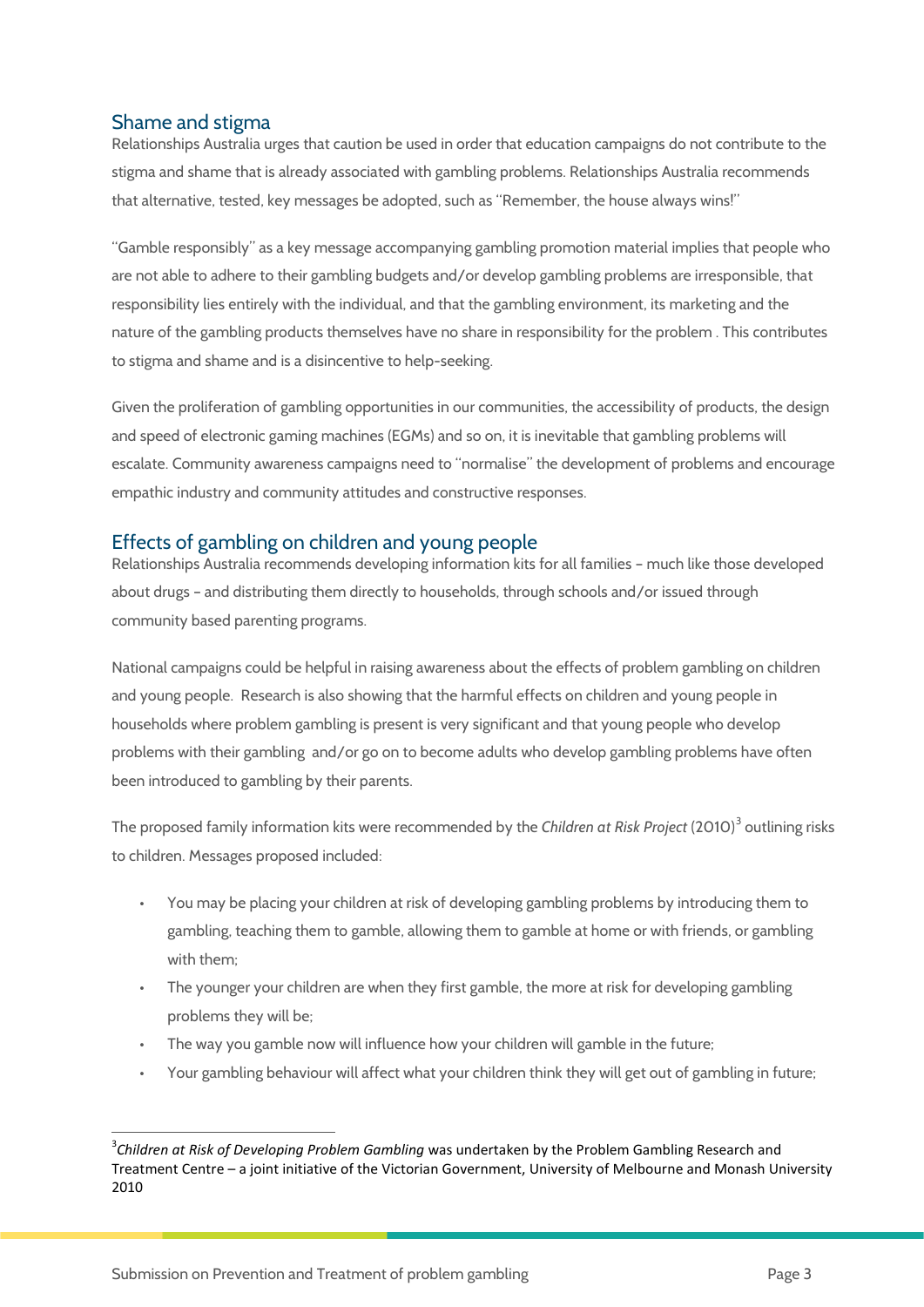- Seeing you gamble may put your children at risk of developing gambling problems by teaching them that gambling might make them feel better, that gambling might help them be accepted by their peers, or that they might be able to win from gambling; and
- Teaching your children that gambling can have many negative consequences may reduce the risk of your children developing gambling problems.

## Supporting significant others

Relationships Australia recommends that public education campaigns provide information to support those who know or may come into contact with people with a gambling problem.

As indicated in the recently released *Gamblers at risk and their help seeking behaviour*<sup>[4](#page-3-0)</sup> report, a large percentage of gamblers who experience difficulty with controlling their gambling seek support from nonprofessional sources such as family, friends, work colleagues and community leaders*.* 

Relationships Australia (SA) has recently held two focus group consultations with:

- 18 clients who have had a gambling problem; and
- 14 significant others of people with a gambling problem.

Significant others may be able to exert meaningful influence over a gambler showing early signs of problem gambling if they, like health professionals, had sufficient information about it. National community education campaigns that target this cohort (who may often be aware that a person close to them is gambling but not be aware that a gambling problem has developed) can contribute to the early identification of gambling difficulties and thereby minimise potential harm. Campaigns raising awareness about the hidden nature of gambling problems would provide indicators of what to watch for, provide guidance on how to respond and indicate where people can seek free help.

### Inappropriate marketing strategies

.

Relationships Australia believes that gambling providers should not use socially irresponsible marketing strategies that target vulnerable groups of people**.** 

This includes, for example, targeting people who live alone, and enticing them to 'join the party' or experience 'connectedness'. The advertising industry regulator should be alert for advertising that targets vulnerable people and could result in significant harm.

<span id="page-3-0"></span><sup>4</sup> *Gamblers at Risk and Their Help Seeking Behaviour* is a recent study undertaken by the Centre for Gambling Education and Research, Southern Cross University 2011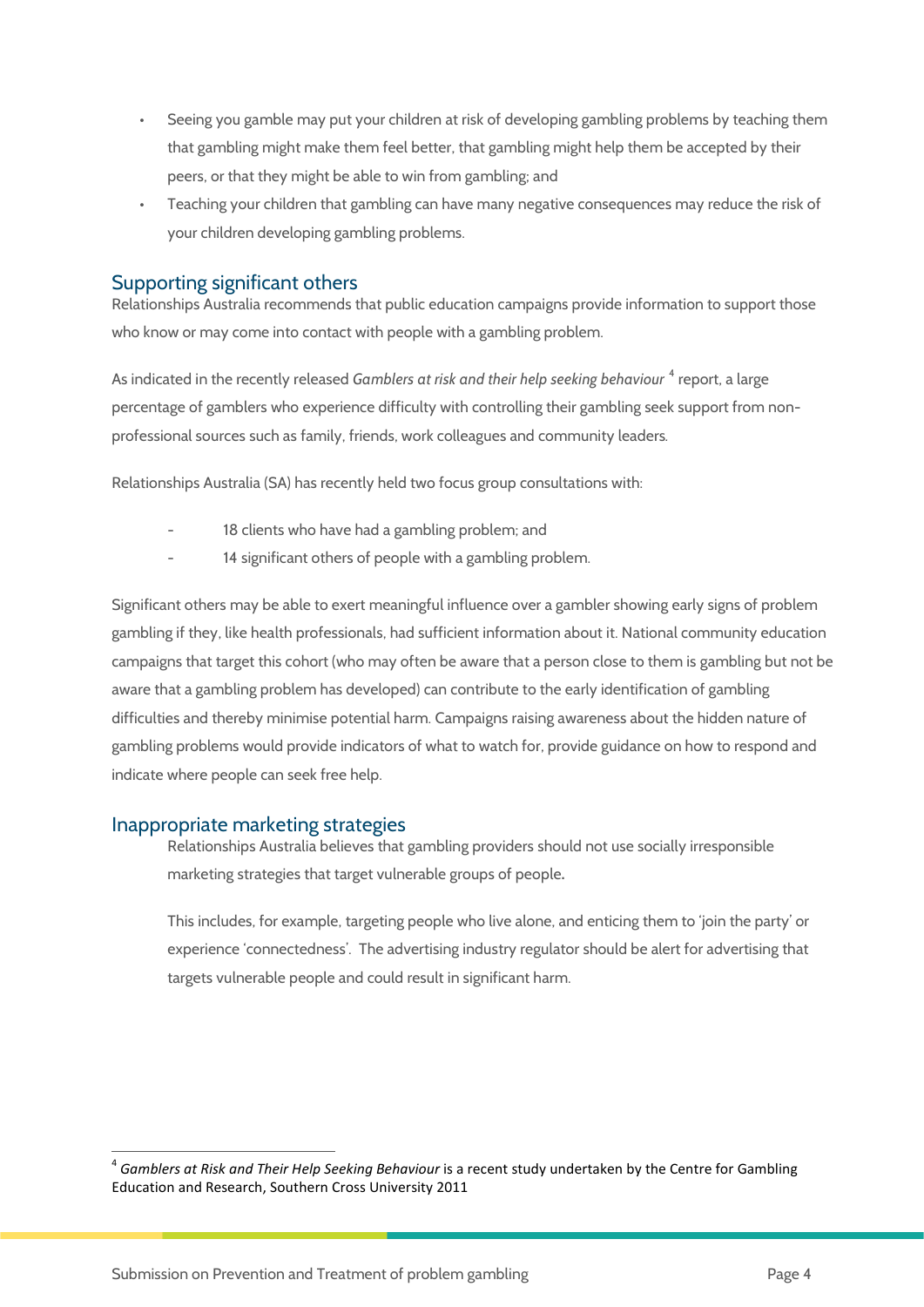## Intervention and treatment strategies

Relationships Australia believes that a number of factors need to be taken into consideration when developing and implementing intervention and treatment strategies. These include:

- Emerging concerns about the use of internet gambling, sports betting and the role of social media;
- The skill level and professional development of health and allied health professionals and the associated need for specialist help services;
- The need for individual responses and case-management services as many people who gamble are dealing with a multiplicity of problems, including mental health issues;
- The importance of effective training for gambling staff;
- The role that inducements play in encouraging gambling;
- Self-exclusion systems that are reliable and effective;
- The problems associated with easy access to credit; and
- The importance of national data collection;

## Growth of internet gambling and sports betting and the use of social media

There are emerging concerns for people engaging with internet gambling and sports betting. While the number of people accessing Relationships Australia services identifying on-line gambling related problems is currently small (approximately 3-4%), the impact of those problems is no less devastating – one client accumulated debts to \$2.4million through on-line sports betting.

According to Gainsbury and Blaszczynski (2011)<sup>[5](#page-4-0)</sup> sports betting is Australia's fastest growing form of gambling, attributed to increased popularity of online gambling. Their research indicates that users of gambling sites on the internet are a more diverse group than previous studies have suggested; they are more involved gamblers, participating in more forms of gambling and gambling more frequently. Participants in their research study expressed concerns that on-line gambling is too convenient, more addictive and is an easier facility in which to spend more money. The study shows that in the majority of cases, gambling problems start after gambling online and that internet gamblers are less likely to seek help.

The rapid growth in the use of social media also raises concerns, with websites such as Facebook and Twitter contributing to the accessibility and uptake of online gambling services. In addition, the convergence of gambling, the growth in mobile gaming and social networking has led to the development of money-free gambling themed games on social media websites aimed at adolescents and containing advertising links to real money gambling websites.

This raises challenges for both consumer protection and client engagement. Utilising the on-line and social networking environments to provide education, harm minimization messages, self-help materials, and easy access to help services is paramount along with raising awareness about the potential harms caused by these forms of gambling in other education campaigns.

<span id="page-4-0"></span><sup>5</sup> Gainsbury and Blaszczynski, 2011 National Association for Gambling Studies Conference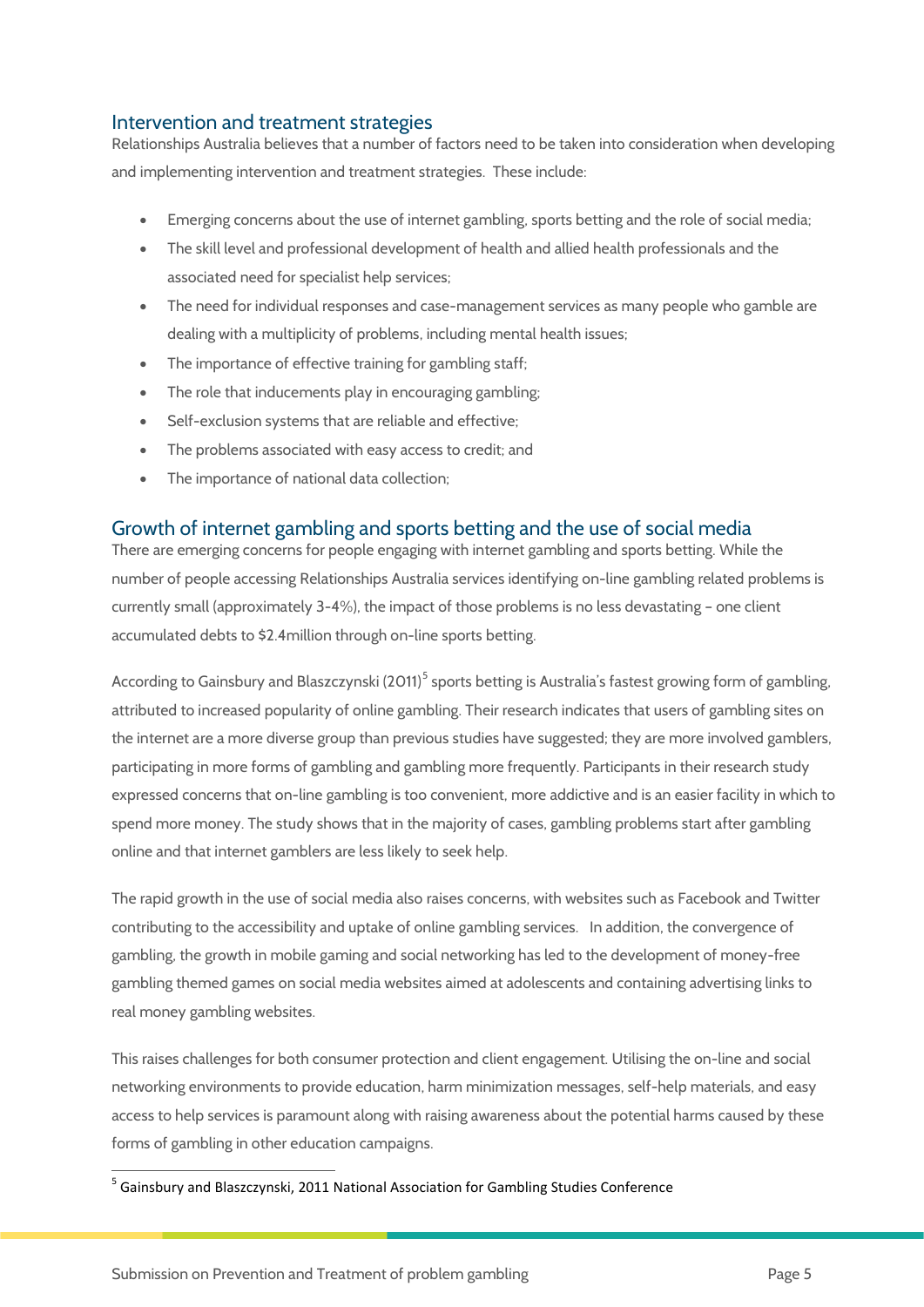# Education of health professionals

Much work still needs to be done to ensure that primary health care professionals have sufficient awareness and knowledge of the effects of problem gambling to be able to identify gambling related issues among people seeking help. An issue that has been raised by clients when problem gambling has been disclosed to a GP is the subsequent referral to a psychologist via a mental health plan. Clients have reported in several cases that the psychologists they were referred to did not know much about gambling issues and that they were charged fees over and above the Medicare payment which they found difficult to pay when their gambling had caused them financial hardship.

While referral to the free local gambling help service (which often includes access to financial counselling) would be preferable, it also calls for improved initial and on-going training and practice of allied health care professionals.

Adequate, indexed and secure funding for gambling help services is required to ensure the growth of a qualified and skilled workforce.

### Improved specialised assistance

There is an additional need for improved specialised assistance for people with severe gambling problems in conjunction with significant mental health issues who find recovery of control over gambling very difficult, irrespective of the gambling help service and treatment approach.

This might take the form of low cost, long-term, gambling specific, residential rehabilitation facilities located away from all gambling outlets or long term in-hospital care. For example, a current client with significant mental health issues and in severe distress as a consequence of her uncontrolled gambling has had multiple hospitalisations for self-injury and suicide attempts over the past six months, including a recent attempt to set fire to her hands so she could stop stealing money to gamble. She has been through a revolving door of numerous short term hospital stays. She (and other clients like her) needs a safe, well-managed facility to go to where she can be contained, stabilised and has adequate time and counselling support to recover and reengage with a healthy and meaningful life.

Overall a service system that covers the spectrum of primary, secondary and tertiary interventions is urgently required. Within these areas of intervention a continuum of care options is needed to provide easy pathways to tailored and integrated responses.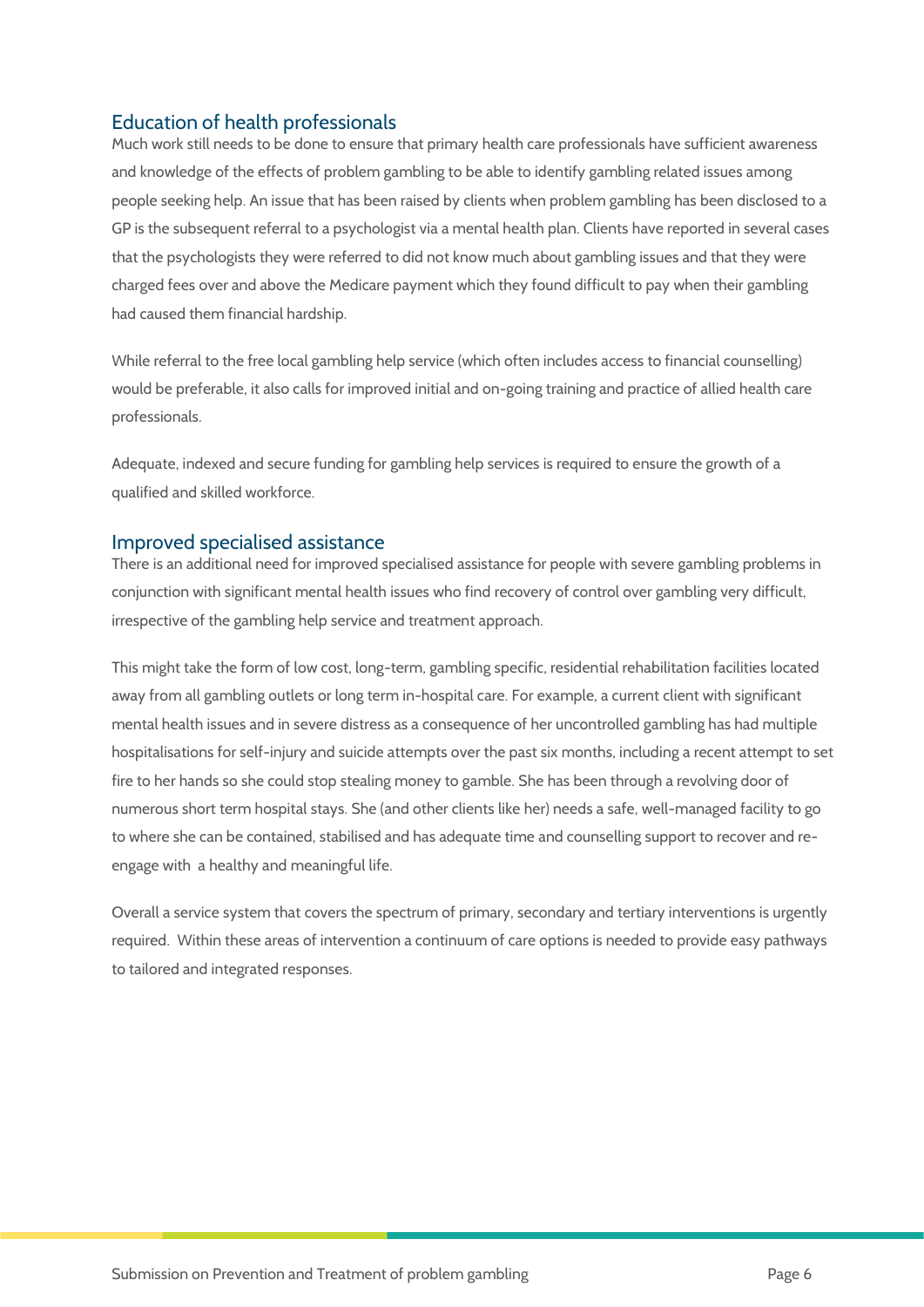# Multiple, complex issues require collaboration and client-focused and casemanaged services

The majority of clients accessing services have a multiplicity of issues that directly link to their gambling such as family and domestic violence, grief and loss, social isolation, relationships separation, mental health issues, drug and/or alcohol use, issues of acculturation and racism, to name a few. Stigma as well as discrimination around many of these risk factors needs to be addressed within a population health approach that is strengths-based and recognizes the importance of social and cultural factors contributing to the health and wellbeing of the individual, family and community.

Gambling help services should provide a client-centred and case-managed service response that effectively supports individuals, families and communities to move beyond their gambling-related problems to experience improved levels of health and well-being. While for some clients this work is brief, for others it is long-term and vital to helping people establish meaningful lives and contributes significantly to relapse prevention. Focusing solely on problem gambling as individual pathology within these contexts is not helpful as it adds another layer of shame and deficit. This is not to say that targeted treatments or interventions are not beneficial, and indeed sometimes essential, however it is important to develop an understanding of the whole person and their experience, their strengths, values, and aspirations, as well as their vulnerabilities within their familial, cultural and social contexts.

Collaborative partnerships between agencies (government and non-government) are essential if a gambling client with multiple, complex, issues is to be effectively assisted.

### Training gambling staff

South Australia offers an effective model when it comes to early intervention and gaming staff training. This model could be used in other states and territories.

The Adelaide Casino, the Australian Hotels Association and Clubs SA have all created initiatives to support gaming staff to comply with the Codes of Practice. They focus on identifying gambling behaviours that may be indicative of a problem; responding appropriately to the patron through engagement, interaction and referral; and building and maintaining positive relationships between venues and gambling help services.

Relationships Australia (SA) developed the *Consumer Voice* program, providing opportunity and training for people who have overcome problem gambling to tell their story to a range of audiences, including gaming staff within venues, as part of their training.

These programs have worked closely together, contributing to a real shift in industry culture as gaming staff come to understand the reality and complexity of problem gambling in people's lives. Speakers' stories humanise the issue and change attitudes; speakers are empowered by contributing to the community's growing understanding of the problem and efforts to reduce the shame and stigma associated with it.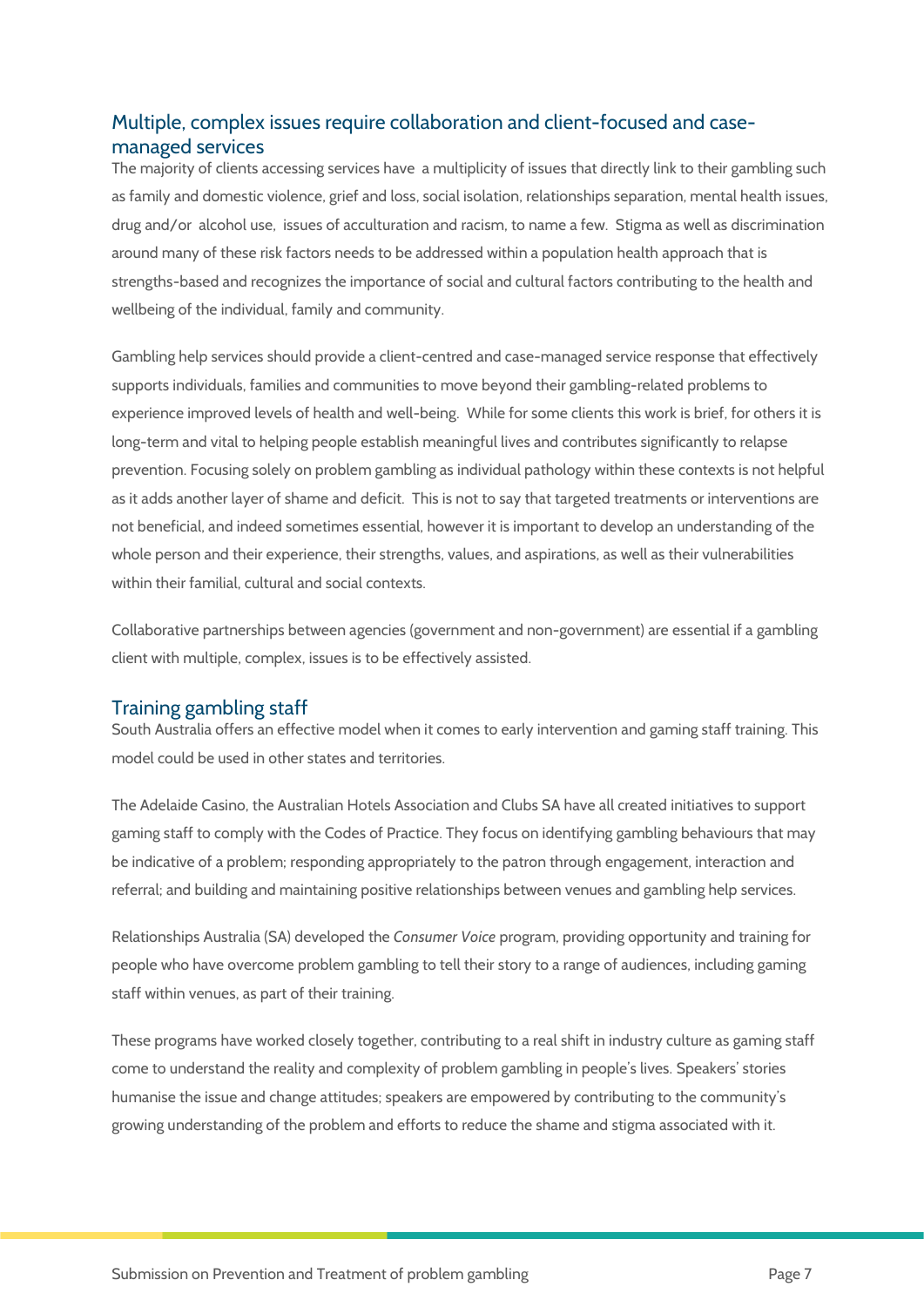Providing venue staff with the responsibility to attend to the behaviour of their patrons requires them to interpret what they see. Getting to know customers and looking for changes in behaviour is the current focus of this work. However, an area requiring further consideration in relation to possible gambling harm is the frequency and length of time people spend gambling. While it is difficult to determine an amount of time that fits with our general understanding of gambling as an 'entertainment' (it is easy to spend a large amount of money in a very short time), the practice of people regularly spending many hours involved in gambling and rationalised as 'entertainment' needs to be challenged.

### Banning inducements to gambling

*Relationships Australia recommends the prohibition of the practice of offering inducements to gamble*.

Clients report that the availability of free food and drinks to hotel gambling patrons, free transport, tickets to concerts and other entertainment events, tracking and rewarding usage via loyalty program data all contribute to their frequency of play and the development of problem gambling. Jackpots and linked jackpots can keep gamblers playing longer than they intended, spending more money than they have budgeted for or can afford – indeed some clients have described spending many hundreds of dollars more than a jackpot is worth in their effort to win it.

### Self-exclusion

Many clients use barring as a tool to prohibit their gambling and experience frustration when this does not work for them. There are numerous cases where clients breach barrings that go unnoticed by the venues. Implementation of a mandatory pre-commitment system would facilitate an effective barring process that is not reliant on transient staff looking through albums of photographs in the hope of recognising a barred patron, though the proposed scheme only relates to EGMs and not to other forms of gambling that may be available in any one venue.

An alternative, effective mechanism needs to be found. A former problem gambler in the focus group consultation, whose work required him to travel widely within the state, expressed frustration over the fact that he could not be barred from every gambling venue in the state. He said that if he had been asked to wear some kind of anklet that he could not remove for a negotiated period of time that would alert gaming staff in all venues in a discreet way that he was barred he would have gratefully complied.

### **Credit**

Ready access to cash and credit for people compelled to gamble contributes significantly to gambling problems and consequent financial distress for gamblers and their families. Much needs to be done to curtail this access and credit providers preying on the vulnerable.

Can the practices of businesses that support gambling be regulated? Some pawn brokers receive the same goods repeatedly from the same person, or indeed a wide range of goods including new products still in their unopened boxes; credit providers continue to advance credit to people on a regular basis in spite of their demonstrated struggles to repay the debt; telecommunications providers issue multiple mobile phones on